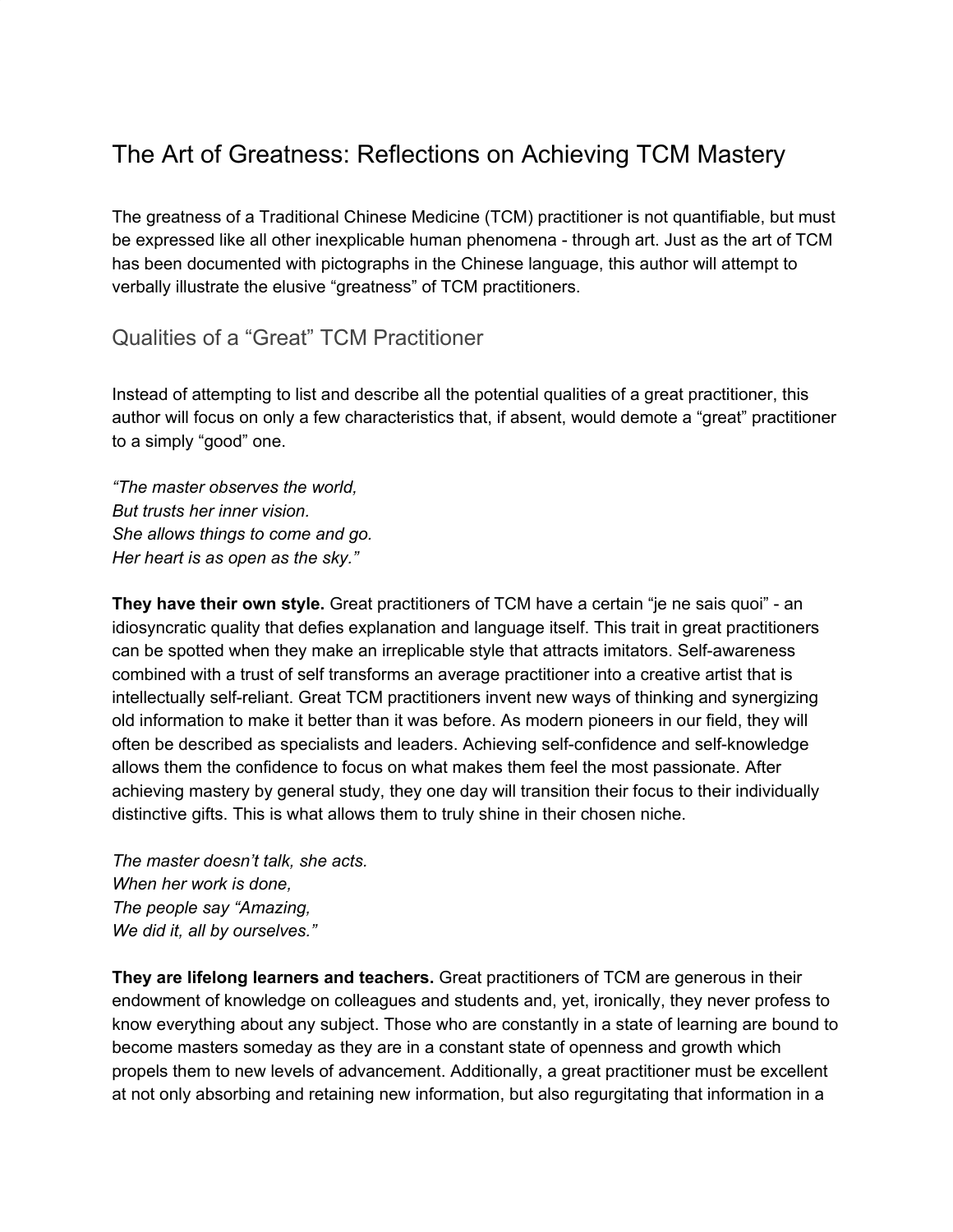way that can be easily digested by their most common students - their patients! The majority of healing in TCM happens when the practitioner helps the patient to learn (or remember), how to feel, think and act in healthful ways to restore their organ systems to balance. A great practitioner will be one that catalyzes the growth of their students by empowering them with the knowledge of their own inner wisdom.

*"The master doesn't seek fulfillment. Not seeking, not expecting, She is present, and can welcome all things."*

**They have presence.** At times, the very presence of a great practitioner has in itself a healing quality. When you give an individual your attention, you are giving them the greatest gift of all an acknowledgement of their inherent existential worthiness. A truly great practitioner gives love in every interaction by making their treatments a working meditation on each word and feeling of their patient. This allows them to notice subtle signs or symptoms that an average practitioner would overlook. Observation is one of the most underrated skills of a great TCM practitioner because as a society we are afflicted with chronic partial attention. When someone really notices and is present with a patient, the powerful act could literally bring one to tears as many go through life being unacknowledged by others. Presence is a state of being that is only achieved through years of meditative practices.

*"The master sees things as they are, Without trying to control them. She lets them go their own way, And resides at the center of the circle."*

**They are detached from results.** A great practitioner, by acknowledging their worth, seeks to participate in an equal exchange of energy during a treatment transaction, but does not seek self-aggrandizement. Everyone naturally enjoys a little approval and recognition from time to time, but a truly great practitioner is primarily focused on doing their best to be of service to others. Just as the Tao Te Ching mentions, it's only when the master realizes their own insignificance that they can access true power to facilitate the health of their patients. While not all great practitioners need to be spiritual or religious to have this humbling perspective, the acknowledgement of the healing skill as an inherent power of all human beings is sufficient. The patient is the true healer, therefore a great practitioner does not insert their own desires into the healing experience. Combined with a mindful presence, the full acceptance of what is, rather than what could be, gives the patient and the practitioner the freedom to express their best healing ability. After all, sometimes even the desire for a patient to improve can be detrimental if the result is ultimately due to many circumstances outside of the practitioner's control. The great TCM practitioner does their work and then lets it go. This perspective is one of great compassion because the practitioner and patient benefit alike from the expansive energy of non-judgment or total acceptance of what is and what will be.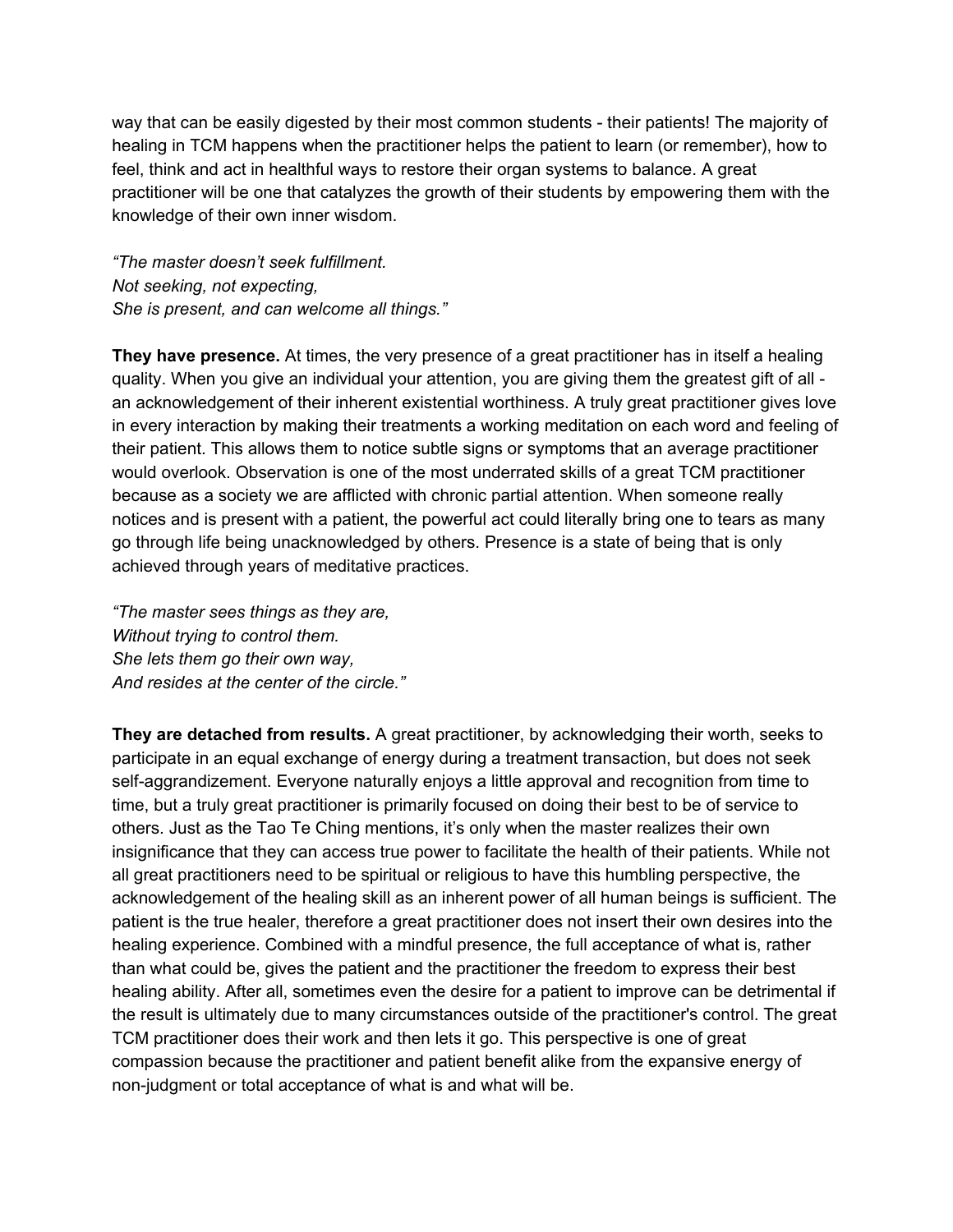## Cultivating Individual Greatness as a Student of TCM

In summary, a great TCM practitioner is one that has stopped seeking to be great and is fully dedicated to service to others. In order to achieve greatness, focus on cultivating your own health and happiness. Those who seek advice from a TCM practitioner will learn best from model behavior. While it may seem counterintuitive, one must simultaneously focus on the cultivation of their own mind, body, and spirit to be able to truly transcend even the desire to be well-regarded. As mysterious as it may seem, this paradox is what it means to walk the middle way of balance as a great TCM practitioner.

References:

*Laozi, and Stephen Mitchell. Tao Te Ching: a New English Version. HarperCollins, 2006.*